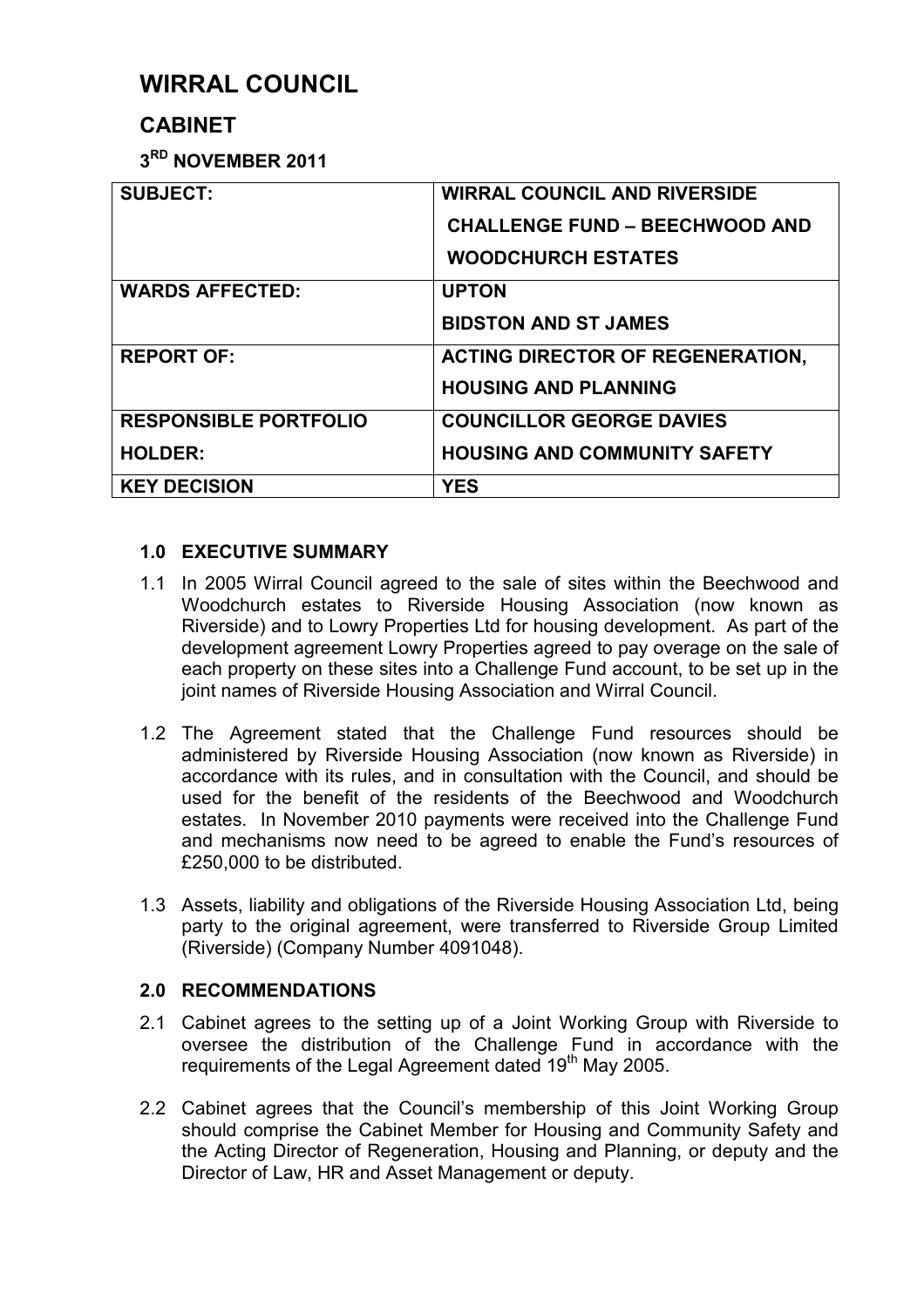- 2.3 Cabinet agrees the draft terms of reference for the Working Group, including that the Council representatives on the Challenge Fund working group be the Council authorised signatories for the release of money from the Fund.
- 2.4 Cabinet agrees the draft eligibility criteria for the use of the Challenge Fund.
- 2.5 Cabinet agrees to the request from Riverside for council officers to work in partnership with the Association to administer the Fund and that the £5,000 that could support this function is not drawn down, but left in the Fund for the benefit of the communities of Beechwood and Woodchurch.
- 2.6 Cabinet agrees that officers should work with the Beechwood and Ballantyne Neighbourhood Management programme, the Beechwood Community Association and the Woodchurch Partnership to identify proposals for the use of the Fund.

#### **3.0 REASONS FOR RECOMMENDATIONS**

3.1 Cabinet is asked to agree the recommendations in order for appropriate governance mechanisms to be put in place for the operation of the joint Wirral Council and Riverside Challenge Fund.

## **4.0 BACKGROUND AND KEY ISSUES**

- 4.1 In May 2005 an agreement was signed between Wirral Council, Riverside and Lowry Properties Ltd in respect of the sale of land at Woodchurch and Beechwood for housing development. As a result of this agreement Lowry Properties agreed to make a payment on the sale of each of the properties where the actual sales proceeds exceeded the estimated value of each site. It was agreed that these overage payments would be paid jointly to the Council and to Riverside and that the first £250,000 would constitute the Challenge Fund.
- 4.2 In November 2010 a Deed of Covenant and Settlement was agreed between the Council, Riverside Group, including Prospect (GB) Ltd, and Lowry Properties. As a result outstanding payments from the Development Agreement were made and £250,000 is now available for distribution through the Challenge Fund.
- 4.3 The overage payments made into the Challenge Fund relate to the number of properties developed on each of the sites within the Beechwood and Woodchurch areas. A greater number of sites are located in Beechwood than in Woodchurch (80% on the Beechwood estate and 20% on the Woodchurch estate) and this is therefore reflected in the allocation of the funds as set out below:

| <b>Development Sites</b> | <b>Funding</b><br>£ |
|--------------------------|---------------------|
| Beechwood                | 200,000             |
| Woodchurch               | 50,000              |
| Total                    | 250,000             |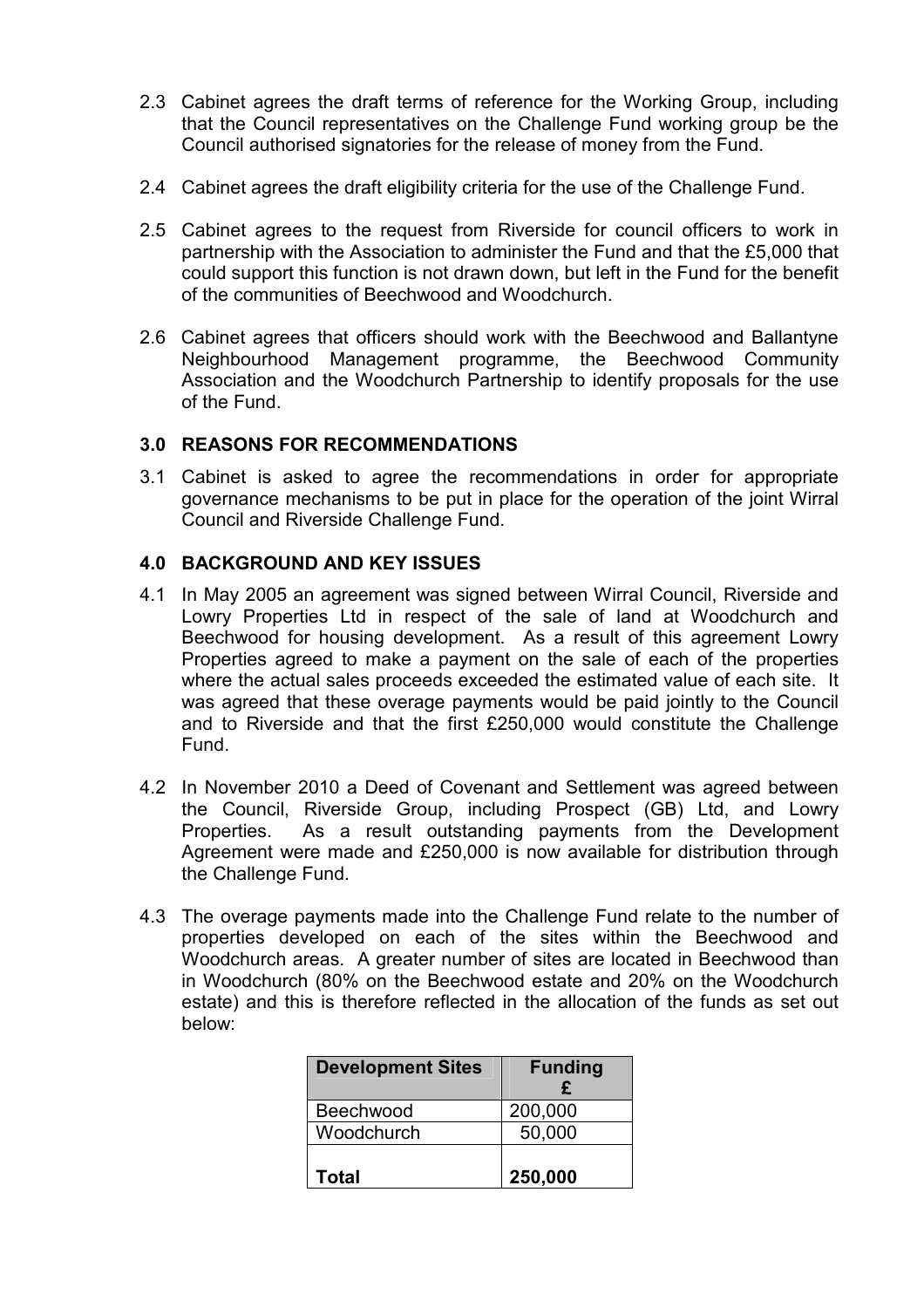## **4.4 Administration of the Fund**

4.4.1The Development Agreement sets out that the Challenge Fund should be administered by Riverside in consultation with the Council and allows for £5,000 per annum to be used as a contribution towards the cost of administering the Fund. Riverside has requested that the Council work in partnership with them to progress the administration process and there is a joint view that this can be done using current staff resources, so that the full amount of the fund can be used to benefit the community.

## **4.5 Management of the Fund**

- 4.5.1It is proposed that a Challenge Fund working group be set up with representation from both the Council and Riverside to oversee the distribution of the Fund. This approach reflects that adopted by the Council and Wirral Partnership Homes for the management of the Community Fund. It is proposed that the Council representatives for the Working Group should be the Cabinet Member for Housing and Community Safety, the Acting Director of Regeneration, Housing and Planning or deputy and the Director of Law, HR and Asset Management or deputy*.* Riverside has proposed that their representatives would be the Chair of the Association or deputy and the Director of Mersey South or deputy.
- 4.5.2Draft terms of reference have been prepared for the Working Group and these are attached as Appendix 1. Key points include:
	- That recommendations from the Working Group will be reported to the Riverside Board and to Cabinet;
	- That members of the Working Group will act in accordance with the Agreement;
	- That decisions will be based on consensus wherever possible, but majority decisions will be taken if necessary.

## **4.6 Allocation of the Fund**

- 4.6.1 The Development agreement outlines that the Challenge Fund should be used for the benefit of the residents of the Beechwood and Woodchurch estates and in accordance with the rules of Riverside (The charitable objectives of Riverside are attached as Appendix 2). It is proposed that these objectives, together with the Council's goals as set out in the 2011/12 Corporate Plan should form the basis of determining eligible purposes for the use of the Fund. Draft eligibility criteria are set out at Appendix 3.
- 4.6.2The Council is committed to involving local communities in setting priorities, and shaping services and to supporting the Borough's voluntary, community and faith sector organisations. It is therefore suggested that this is reflected in the approaches used to bring forward proposals for the use of the fund as follows:

#### 4.6.3The Beechwood Estate

 A neighbourhood management (NM) programme was established by the Beechwood and Ballantyne Community Housing Association (BBCHA) in April 2010 in order to encourage local people to become involved in the design and delivery of services within their community. The NM programme brings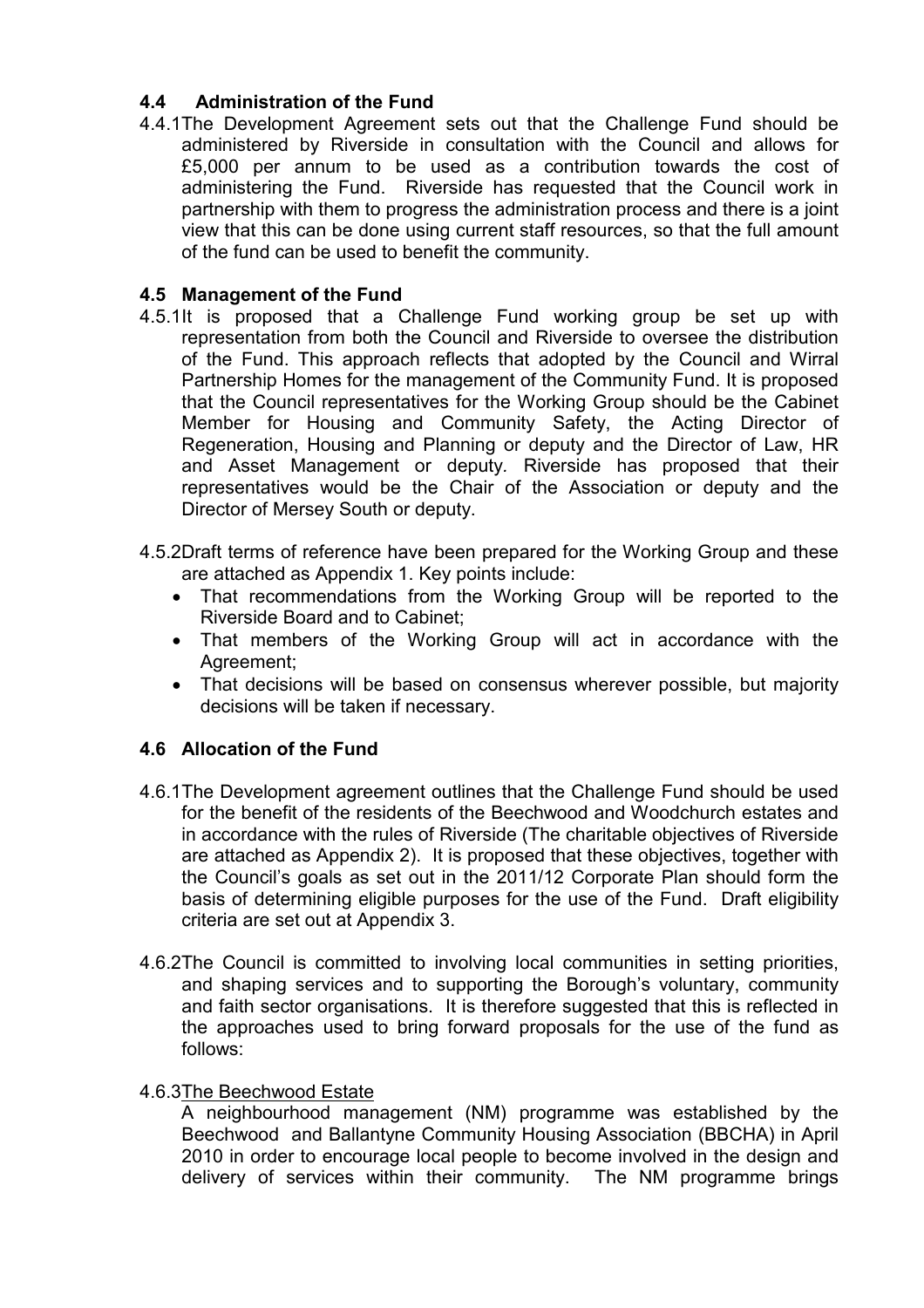together local people with a range of service providers including the Council, the PCT, housing providers and voluntary and community organisations. The programme is overseen by a NM Steering Group.

 Work has taken place over the last year to identify local priorities. This included extensive consultation which led to the setting up of a number of thematic groups involving a range of local people and voluntary and community groups.

 It is suggested that the NM Steering Group be requested to work with their local thematic groups and the Beechwood Community Association to bring forward proposals for funding that reflect local priorities for consideration by the Working Group.

#### 4.5.4 The Woodchurch Estate

 As part of the Community Asset Transfer programme local community groups within the Woodchurch estate have come together to develop a proposal for the transfer of the Woodchurch community centre. These groups include the Woodchurch Trust and the Woodchurch Community Centre JMC.

These groups are members of the Woodchurch Partnership and it is proposed that the Partnership be requested to work with these groups and other community and voluntary organisations on the estate to come forward with proposals that reflect local priorities for consideration by the Working Group.

4.5.5 The Challenge Fund resources covered by the Development Agreement are finite and it is proposed that the full sum is allocated across the next two years.

#### **5.0 RELEVANT RISKS**

- 5.1 The Challenge Fund is available to fund activity that benefits the residents of the Beechwood and Woodchurch estates in accordance with the rules of Riverside. The application process will outline the types of activity that is eligible for funding and this will be checked with Riverside legal advisors as to compliance.
- 5.2 Proposals for the allocation of the Challenge Fund will be agreed by the Working Group in accordance with specified evaluation criteria.

#### **6.0 OTHER OPTIONS CONSIDERED**

6.1 The legal agreement covering the Challenge Fund outlines that the funding must be used to benefit the residents of the Beechwood and Woodchurch estates. The process outlined in this report is a route to assisting that

#### **7.0 CONSULTATION**

7.1 Consultation and engagement will build on existing mechanisms and on linkages with the community, voluntary and faith sectors and ensure that groups operating within the Beechwood and Woodchurch estates are able to access the Fund.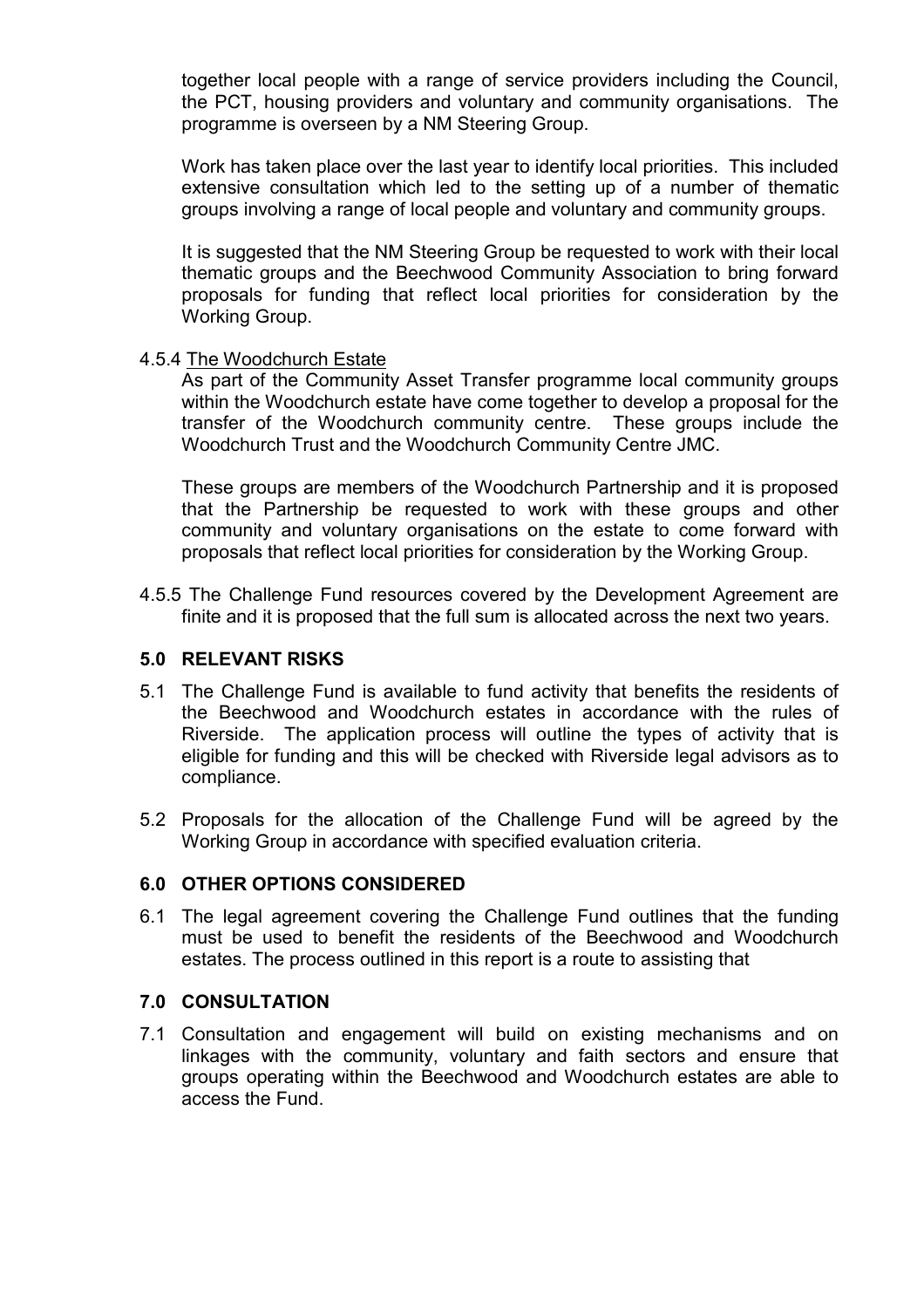#### **8.0 IMPLICATIONS FOR VOLUNTARY, COMMUNITY AND FAITH GROUPS**

8.1 Resources from the Challenge Fund will be available to groups from the voluntary, community and faith sectors in order to support activity that will benefit the residents of the Beechwood and Woodchurch estates.

#### **9.0 RESOURCE IMPLICATIONS: FINANCIAL; IT; STAFFING; AND ASSETS**

- 9.1 The Challenge Fund has a finite resource of £250,000 to allocate to activities that will benefit the residents of the Beechwood and Woodchurch estates in accordance with the charitable objectives and rules of the Riverside.
- 9.2 There are no staffing implications arising directly from this report.

## **10.0 LEGAL IMPLICATIONS**

10.1 The Challenge Fund is required to be administered by Riverside in accordance with its rules. Proposed eligible activity will be checked with their legal advisors to ensure compliance.

## **11.0 EQUALITIES IMPLICATIONS**

- 11.1 The Challenge Fund will be used to benefit residents in two areas of Wirral that currently experience disadvantage and it will therefore support actions to promote a fairer Borough.
- 11.2 Equality Impact Assessment (EIA)

(a) Is an EIA required? Not at this stage. It will however, be necessary to consider whether there is an impact on any of the protective groups at the point at which funding is allocated. This has been included in the terms of reference for the Working Group.

#### **12.0 CARBON REDUCTION IMPLICATIONS**

12.1 Applications would be expected to conform to the charitable objectives of Riverside and to the Council's goals as set out in the Corporate Plan. This includes the goal to reduce Wirral's carbon footprint.

#### **13.0 PLANNING AND COMMUNITY SAFETY IMPLICATIONS**

13.1 There are no implications arising directly from this report.

#### **REPORT AUTHOR: Sally Shah**

Investment Strategy Team Department of Regeneration, Housing & Planning Telephone: (0151) 691 8148 email: sallyshah@wirral.gov.uk

## **APPENDICES**

- Appendix 1: Draft Terms of Reference for the Challenge Fund Working Group
- Appendix 2: Riverside Rules

Appendix 3: Draft Eligibility Criteria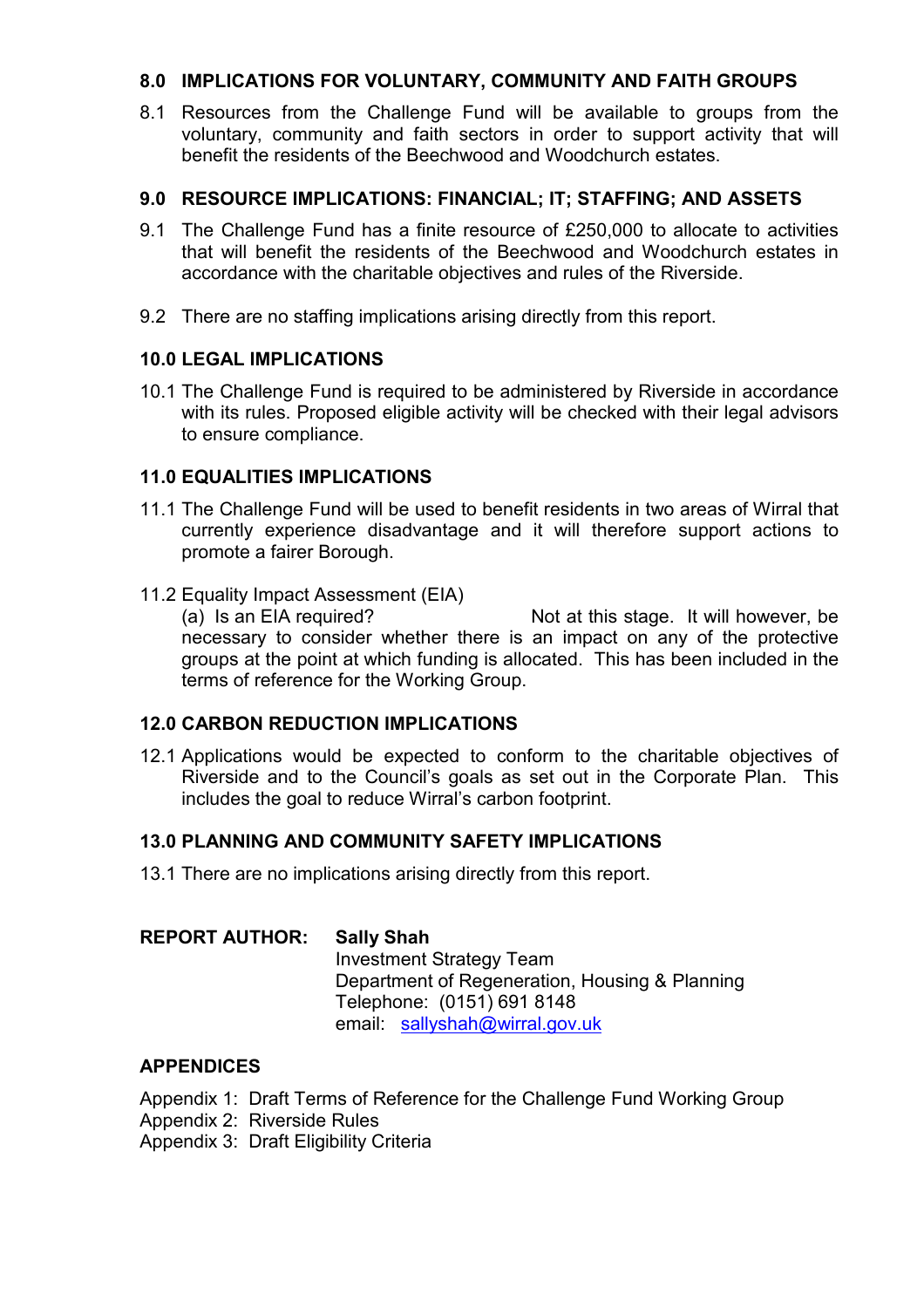#### **REFERENCE MATERIAL**

Agreement between Wirral Borough Council, Riverside Housing Association and Lowry Properties Ltd in respect of land at Woodchurch and Beechwood in Wirral in the County of Merseyside. 19<sup>th</sup> May 2005.

Deed of Covenant and Settlement between Wirral Borough Council, The Riverside Group Ltd, Lowry Properties Ltd and Prospect (GB) Ltd relating to Land at Woodchurch and Beechwood Road, Wirral dated 5<sup>th</sup> November 2010.

## **SUBJECT HISTORY (last 3 years)**

| <b>Council Meeting</b> | <b>Date</b> |
|------------------------|-------------|
|                        |             |
|                        |             |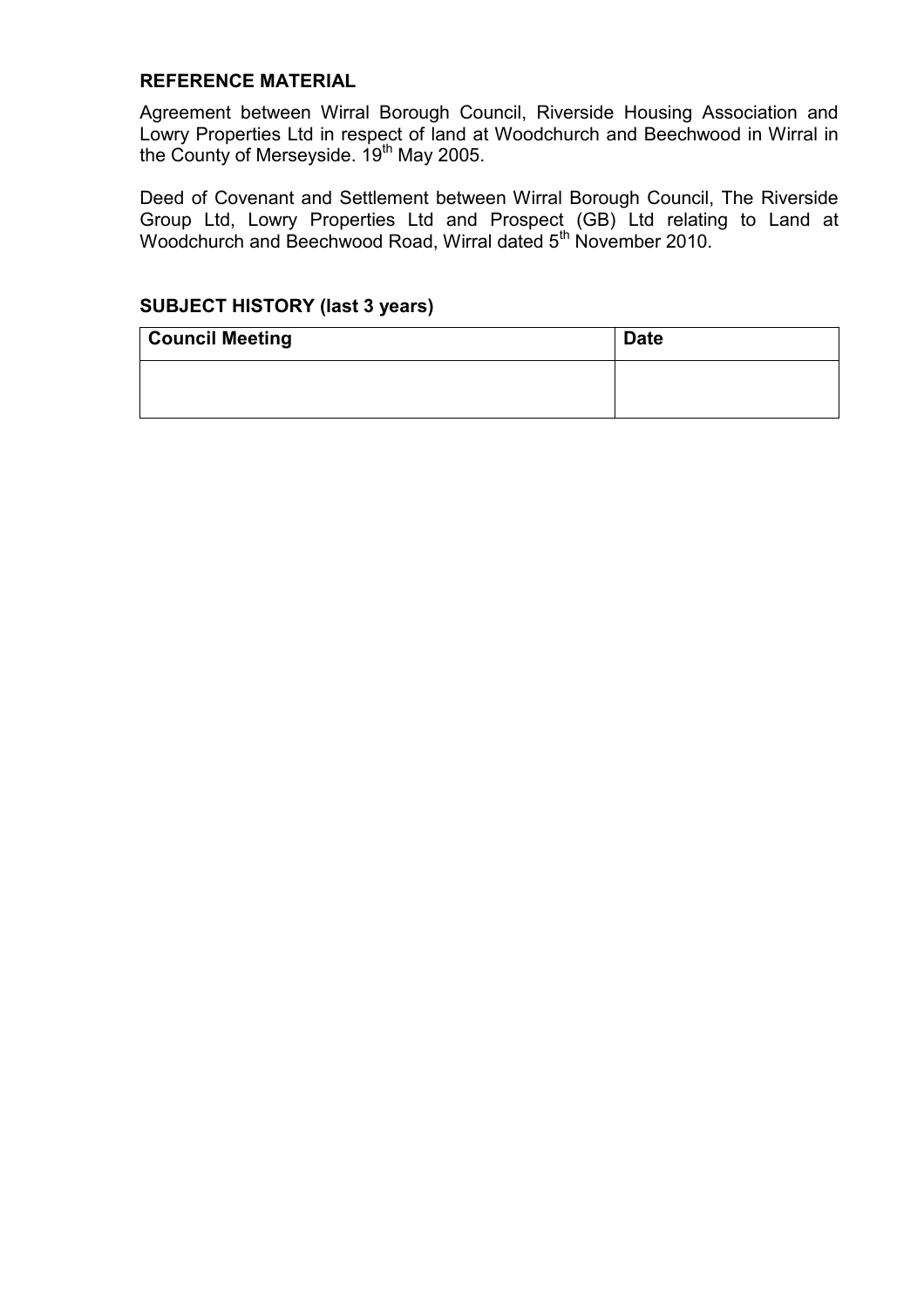## **APPENDIX 1**

## **WIRRAL COUNCIL AND RIVERSIDE**

## **Draft Terms of Reference for the Challenge Fund Working Group**

#### **1. Introduction**

This paper sets out the Terms of Reference (ToR) for the Challenge Fund Working Group under which the Challenge Fund will be managed. It covers:

- Membership
- Meetings
- The purpose and remit of the Group
- Governance arrangements
- Administrative arrangements

#### **2. Membership**

The Challenge Fund Working Group will consist of five nominated representatives, three from Wirral Council and two from Riverside:

#### • **Wirral Council**

Cabinet Member for Housing and Community Safety Acting Director of Regeneration, Housing and Planning or deputy Director of Law, HR and Asset Management or deputy

#### • **Riverside**

Chair of Riverside or deputy Director of Mersey South, Riverside or deputy

#### **3. Meetings**

Meetings will be held in order to consider applications to the Challenge Fund. An agenda will be circulated at least 3 working days before each meeting by Wirral Council officers.

Two representatives from each organisation are required to attend and a deputy may be sent if required.

The group will operate by consensus whenever possible. If consensus cannot be reached then decisions will be taken that reflect the majority opinion.

#### **4. The Purpose and Remit of the Working Group**

Members of the Challenge Fund Working Group will work together to:

- Agree the eligible purposes for the use of the Challenge Fund in line with the Agreement between Wirral Council, Riverside Housing Association and Lowry Properties Ltd, dated  $19^{th}$  May 2005;
- Agree and authorise payments of the Challenge Fund in line with the eligible purposes of the Fund;
- Be responsible for supplying reports to the Council and to Riverside Board on the progress and financial position of the Challenge Fund;
- Work in the spirit of partnership to ensure the successful operation of the Fund;
- Members of the Working Group should declare any interest they may have in respect of applications being made to the Challenge Fund.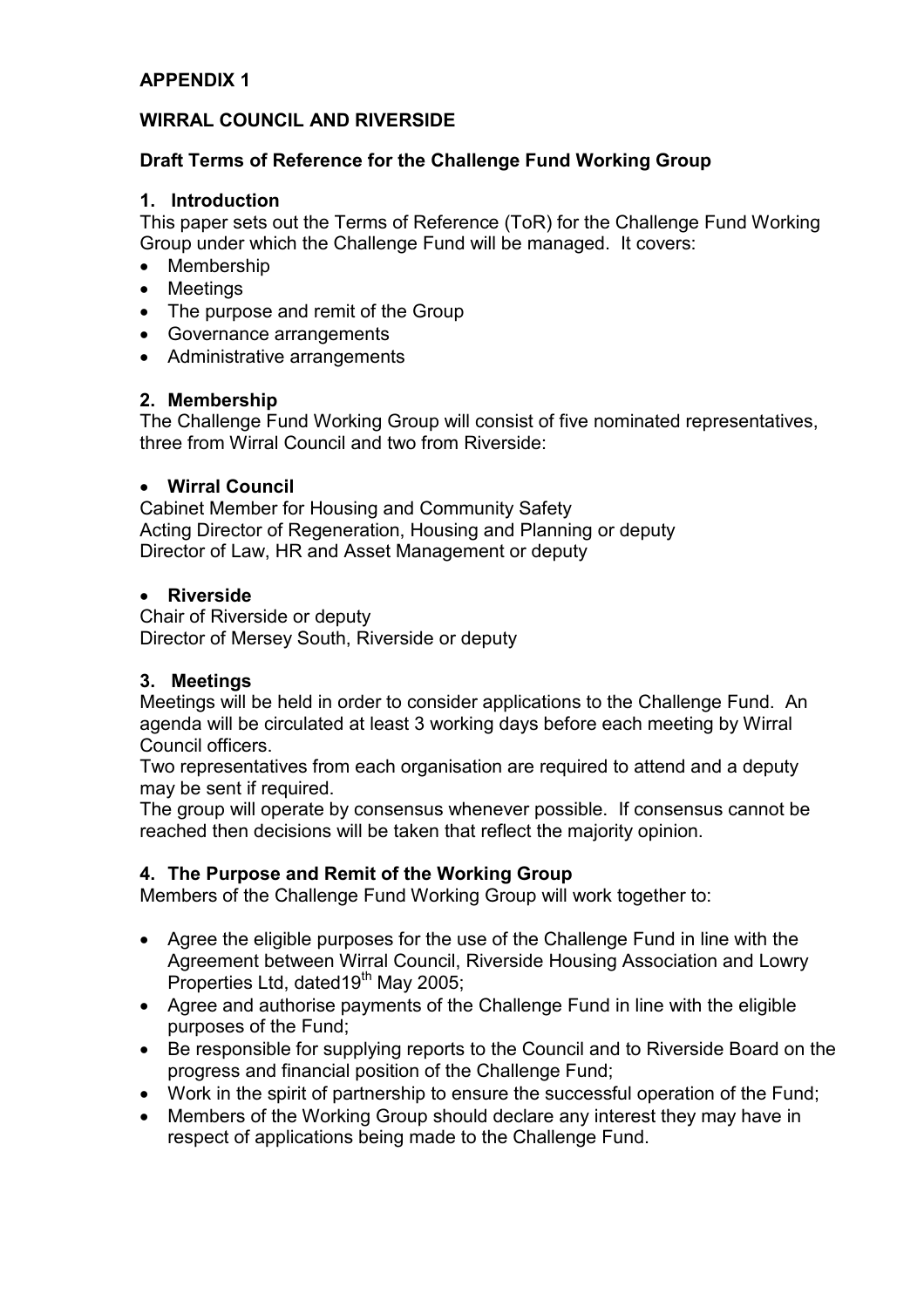## **5. Governance**

Both Wirral Council and Riverside will need to comply with their own internal governance arrangements regarding the commitment of expenditure from the Challenge Fund. Approval may need to be sought from the organisations Cabinet and Board.

## **6. Administrative Arrangements**

Officers from Wirral Council and Riverside will:

- Work with the community partnership organisations within the Woodchurch and Beechwood estates to inform them of the Challenge Fund;
- Develop an application process that reflects the level of funding available;
- Provide an outline assessment for the Working Group of the applications made to the Fund based on the eligibility criteria;
- Inform members of the Working Group whether an application gives rise to the need to undertake an Equalities Impact Assessment.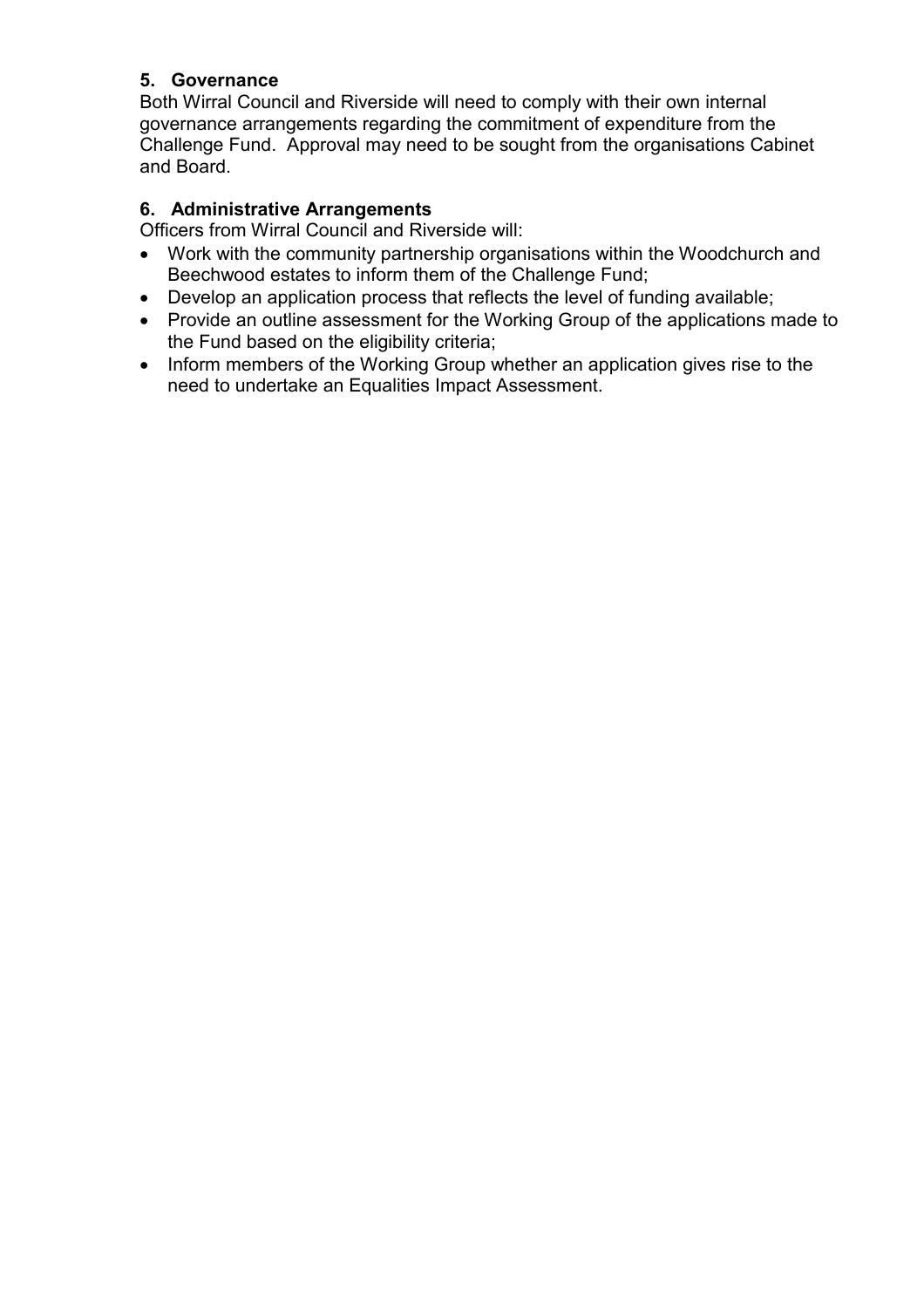## **APPENDIX 2**

## **THE RIVERSIDE GROUP LIMITED**

Extract from the Rules of the Riverside Group Ltd

The Objects of the Association shall be:

- 1. The association is formed for the benefit of the community. Its objects shall be to carry on for the benefit of the community:
- 1.1 the business of providing housing, accommodation, and assistance to help house people and associated facilities and amenities for poor people or for the relief of aged, disabled, handicapped (whether physically or mentally) or chronically sick people.
- 1.2 any other charitable object that can be carried out by an Industrial and Provident Society registered as a social landlord with the Regulator.